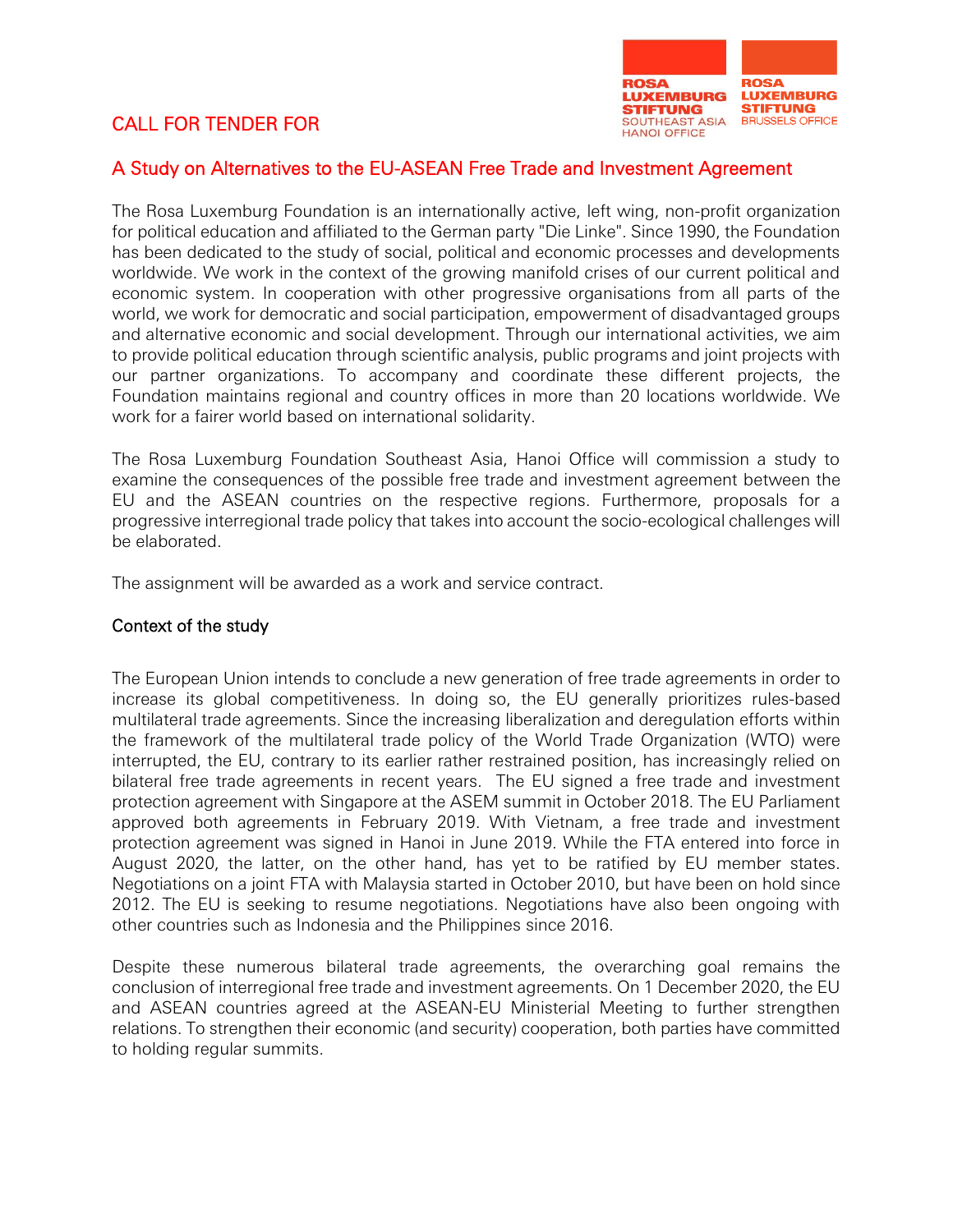The EU's new generation of FTAs are wide-ranging, covering tariff and protectionist barriers such as tariffs and export subsidies, but also include provisions to reduce non-tariff barriers (quantitative restrictions, technical barriers or government procurement), increase reciprocal investment and trade in services (digital trade, telecom services, financial services, etc.).

# Aims of the study:

- To explore the causes and rationale behind the efforts for an interregional free trade agreement.
- The study provides a statistical overview of trade between the two regions and of European foreign direct investment in Southeast Asia.
- An assessment of the future of economic (and political) relations between the EU and ASEAN.
- Left vision or concept of an interregional trade agreement between the EU and ASEAN that is equitable and takes into account the demands of a socio-ecological transformation.

# Tasks of the contractor

The contractor is responsible for the conception and implementation of the study in terms of organization and content. In detail, this includes:

- Conception and structure of the trade study in coordination with the responsible persons of the RLS Vietnam and the Thematic Advisor for Economy and Trade in Brussels.
- Preparation of the study in German and English on the basis of literature research and background discussions with relevant actors (academics, politicians, activists, etc.) in the scope of 60 to 80 pages (standard page of 1800 characters), including recommendations for political decision-makers in the EU and the ASEAN countries. Preparation of a summary in German and English of a maximum of five pages (standard page of 1800 characters).
- Preparation of a descriptive design and target group specific dissemination of the contents and the summaries in consultation with the Rosa Luxemburg Foundation.
- Presentation and discussion of the results of the study at the RLS and, if necessary, in other project-relevant contexts.
- Documentation of the course of the project in the form of a final report
- Organization of a webinar on the launch of the study (in English and German).

# **Application**

The application should include a CV and a cover letter stating the applicant's suitability for the advertised position. In addition, we expect a concept (max. two pages), which should include ideas for the structure and content of the study as well as a timetable.

Please consider the following information for your offer and break it down as follows (see price sheet in the appendix)

1. conception and structure of the study - state daily rates and total price